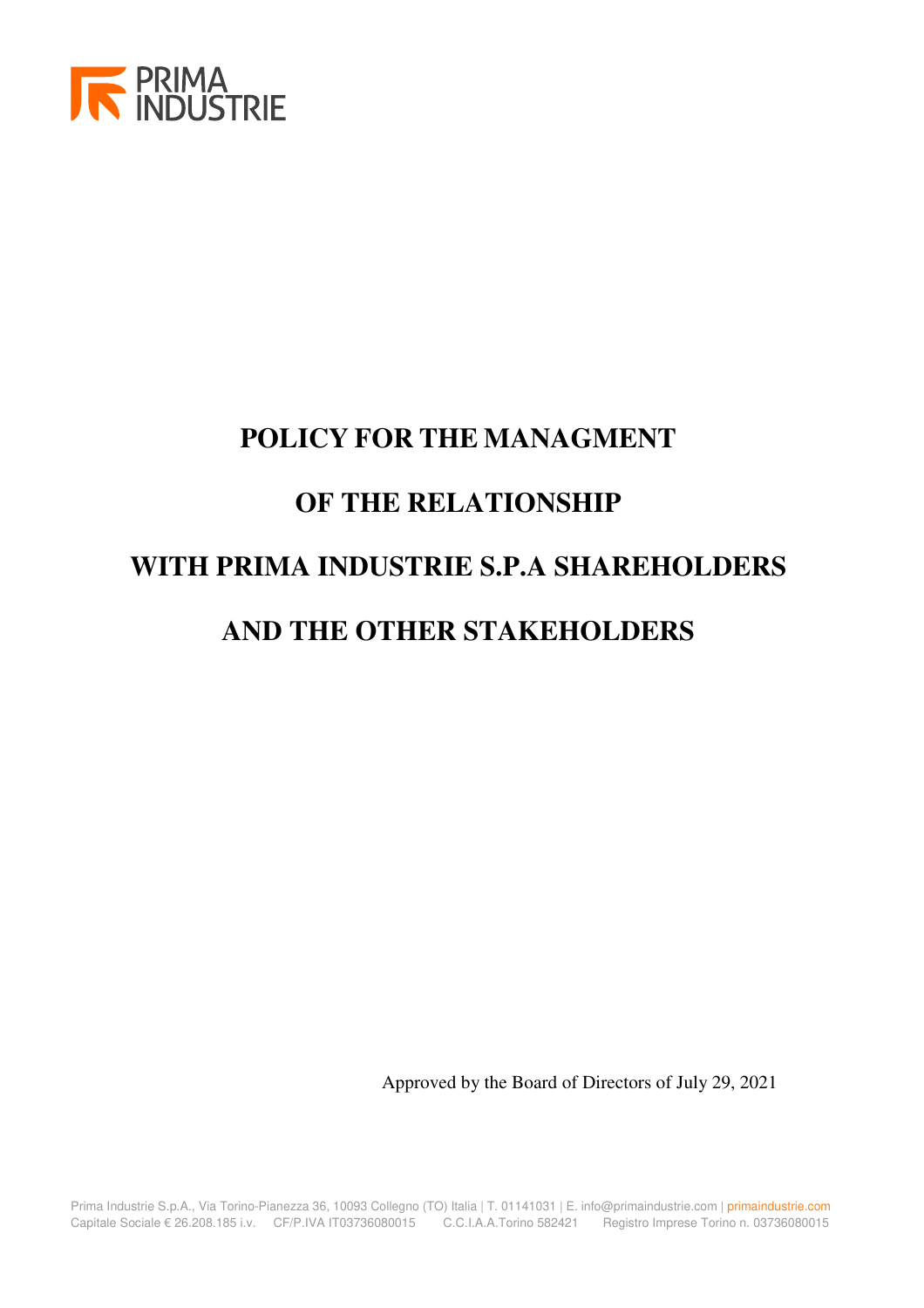#### **1. Policy purpose**

1.1. Prima Industrie adopts this policy ("**Policy**") to manage the relationship with shareholders and the other stakeholders in an effective way.

1.2. The information provided by the Company to the shareholders and the other stakeholders in the context of their relationship is aimed at ensuring the sustainable success of the Company and is proportional and suitable with respect to the interests of the Company and of the shareholders and the other stakeholders.

# **2. The Board of Directors**

2.1. The Board of Directors identifies one or more executive directors ("**Directors in charge**") in charge of organizing and managing the relationship with the shareholders and the other stakeholders, with the support of the corporate Investor Relations function.

2.2. The Board of Directors is kept informed by the Directors in charge of the developments and contents of the relationship intervened with the shareholders and the other stakeholders.

2.3. The Board of Directors follows up the progress of the relationship with the shareholders and the other stakeholders, its consistency with this Policy and the compliance with the applicable rules and regulations.

# **3. Directors in charge by the Chairman**

3.1. The Directors in charge, coordinating with the Chairman of the Board and with the support of the corporate Investor Relations function:

(i) identify the times and modalities of meetings with the shareholders and the other stakeholders, also making use, if necessary, of external consultants and specialized financial intermediaries;

(ii) evaluate whether to implement the requests for a personalized relationship by individual shareholders and other stakeholders, for the best interest of the Company and the shareholders and the other stakeholders, considering, among the other elements of evaluation, the purposes for which the relationship has to be held, the professional or non-professional nature of the investor, the features and size of the investment and the possible contributions which may arise from the relationship itself;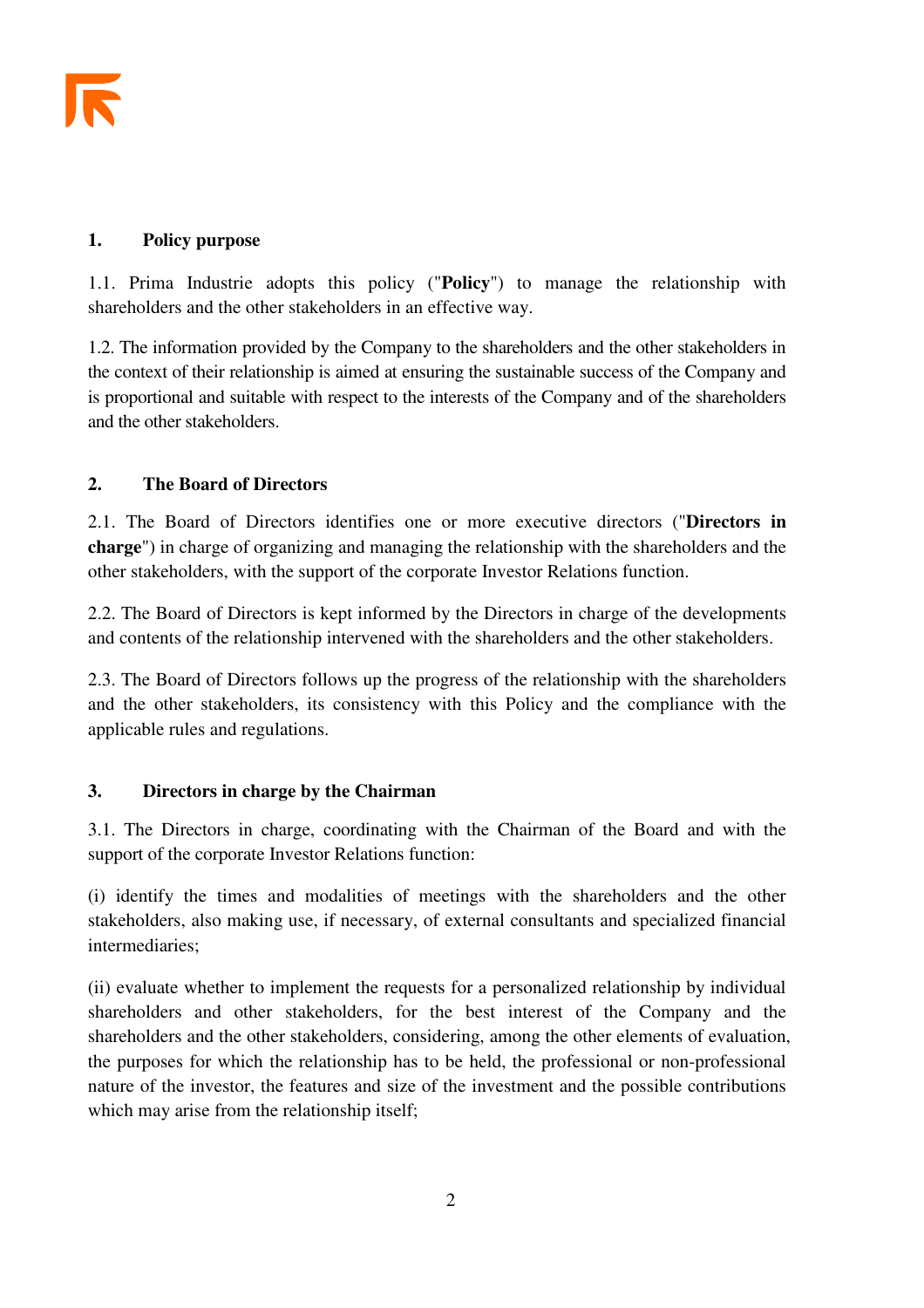(iii) evaluate the requests for information coming from shareholders and investors and the modalities of a possible reply in the light of the Company interest and of the applicable law;

(iv) identify, within the Company organization, the people and functions to be involved from time to time to follow up the relationship with the shareholders and the other stakeholders.

3.2 The Chairman ensures that the Board of Directors is informed, within the first useful meeting, on the development and significant contents of the relationship with the shareholders and the other stakeholders. The Chairman may in any case take part in the relationship with the shareholders and the other stakeholders, together with the Directors in charge and with the company functions delegated from time to time.

## **4. Investor Relations**

4.1. The Investor Relations represents the first reference for the contact by shareholders and other stakeholders and collects requests of relationship and information, informing the Directors in charge.

4.2. The Investor Relations supports the Directors in charge in all the relationship activities with the shareholders and the other stakeholders, including the definition of the information to be provided, the modalities through which articulating the relationship and the preparation of the functional reports on the information to be provided to the Board of Directors.

# **5. Modalities of relationship accomplishment**

#### **5.1 The Company website**

5.1.1. The Company website is the main tool for disseminating information on the Company and on the Group to shareholders and investors.

5.1.2. Financial statements (Interim Management Report, Half-Year Financial Report, Annual Financial Report), non-financial information, reports and other data and information useful for making the Company well-known by the shareholders and the other stakeholders or to allow informed investment choices by the latter are available on the Company website. The Company press releases are also made available, including *price sensitive* releases, notices and other information, including the calendar of main corporate events drawn up in compliance with the instructions of Borsa Italiana S.p.A.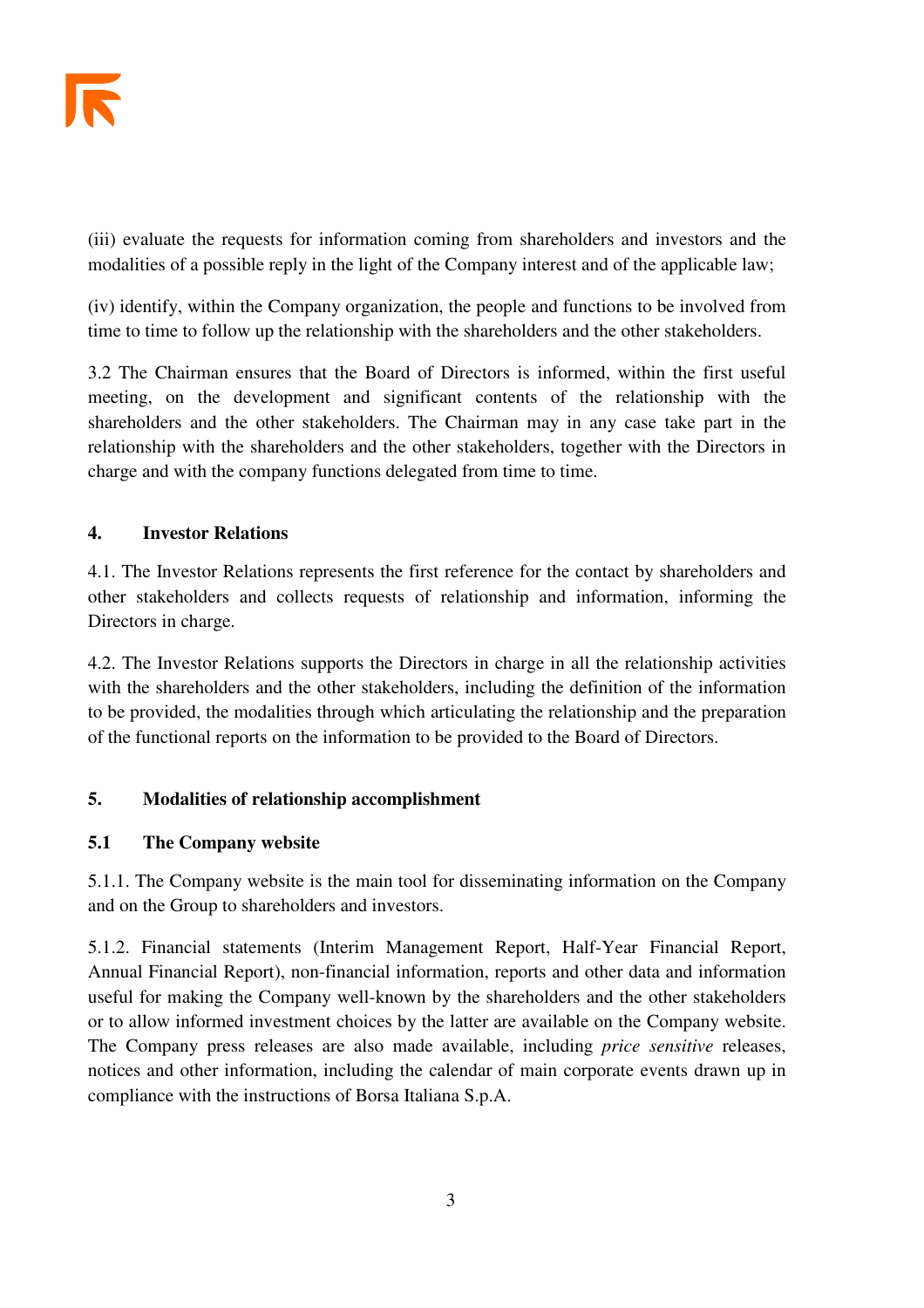5.1.3. The main documents of interest of shareholders and other stakeholders connected with governance (Articles of Association, Procedure for transactions with Related Parties, Annual Report on Corporate Governance and Ownership Structure, Report on Remuneration, etc.) as well as information on the corporate governance system of the Company and on the organization of the Group are then made available on the Company website.

# **5.2. Shareholders' General Meeting**

5.2.1. The Shareholders' General Meeting is the institutional meeting event among the Company directors and the shareholders and other stakeholders.

5.2.2. In addition to all the information required by applicable law, the Directors in Charge ensure that the questions applied by the shareholders and the other stakeholders are answered either in writing or, at the latest, during the Shareholders' General Meeting.

5.2.3. As part of the Shareholders' General Meeting, the Chairman ensures that a complete information is given on each item in agenda and ensures the effectiveness of the meeting discussion among directors, shareholders and other stakeholders.

# **5.3. Further steps of information and relationship among the Company, shareholders and other stakeholders**

5.3.1. In addition to the information that the Company have to disclose in accordance with the law and to the steps of discussion required by law, the Company may carry out one or more of the following activities in order to encourage informed action of shareholders and other stakeholders:

- (a) presentations about the economic and financial results for the period or other significant events for the Group;
- (b) meetings with one or more shareholders and/or other stakeholders;
- (c) disclosure on the Company website of videos or meetings registrations and presentations made to the benefit of shareholders and/or other stakeholders;
- (d) dialogue with analysts and financial intermediaries who disseminate information about the Company and its Group to shareholders and other stakeholders.